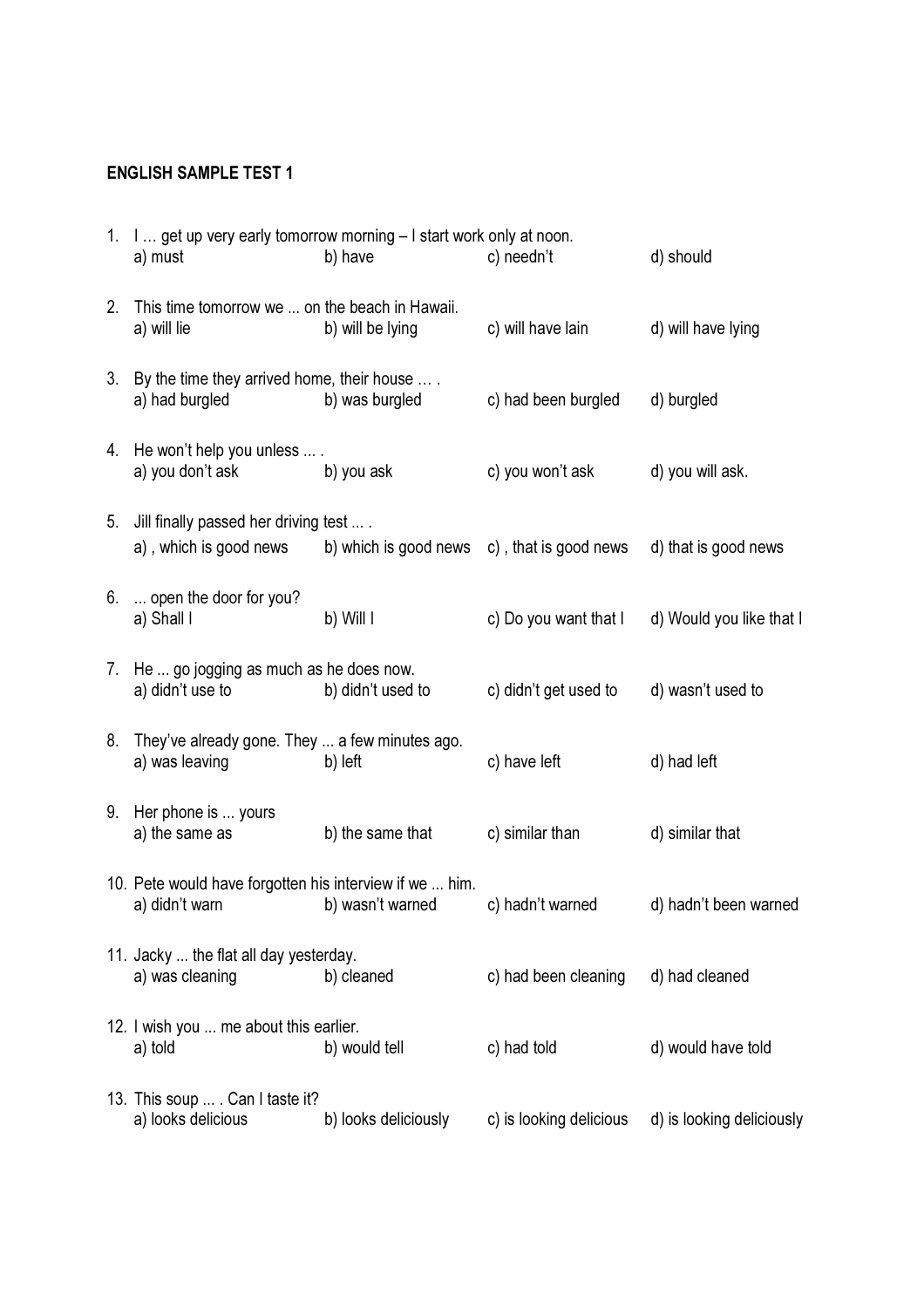|                                                                                                                                          | 14. I  my best friend for 15 years.<br>a) know                                                         | b) am knowing                                          | c) have known        | d) have been knowing |  |  |  |
|------------------------------------------------------------------------------------------------------------------------------------------|--------------------------------------------------------------------------------------------------------|--------------------------------------------------------|----------------------|----------------------|--|--|--|
|                                                                                                                                          | 15. You  noise in the library.<br>a) mustn't                                                           | b) needn't                                             | c) don't have to     | d) don't need to     |  |  |  |
|                                                                                                                                          | 16. You those jeans. They don't suit you.<br>a) shouldn't have bought b) shouldn't bought              |                                                        | c) can't have bought | d) can't bought      |  |  |  |
|                                                                                                                                          | 17. The midday weather was  for us to walk around.<br>a) too hot                                       | b) very hot                                            | c) so hot            | d) enough hot        |  |  |  |
|                                                                                                                                          | 18. I  talk to her again if I were you.<br>a) will talk                                                | b) would talk                                          | c) would have talk   | d) would talked      |  |  |  |
|                                                                                                                                          | 19. I am not sure where Tom is. He  to the garage.<br>a) might have gone b) can have gone              |                                                        | c) should have gone  | d) would have gone   |  |  |  |
|                                                                                                                                          | 20. My friend invited me to his new villa, of  he is very proud.<br>a) what                            | b) whom                                                | c) which             | d) that              |  |  |  |
|                                                                                                                                          | 21. Stomatology is the branch of medicine concerned with diseases of the ______                        |                                                        |                      |                      |  |  |  |
|                                                                                                                                          | a) mouth                                                                                               | b) stomach                                             | c) body              | d) gums              |  |  |  |
| 22. Patients with rheumatoid arthritis can experience a limited series of movement. 'Series of movement'<br>means the same as _________. |                                                                                                        |                                                        |                      |                      |  |  |  |
|                                                                                                                                          | a) range of motion b) rate of motion c) rate of flexibility d) range of disability                     |                                                        |                      |                      |  |  |  |
| 23. Which suffix means diminution?                                                                                                       |                                                                                                        |                                                        |                      |                      |  |  |  |
|                                                                                                                                          | a) –osis                                                                                               | b) -pathy                                              | $c$ ) $-$ itis       | d) -penia            |  |  |  |
|                                                                                                                                          | 24. Both doctors and patients should _______ to find the most beneficial way of treating hypertension. |                                                        |                      |                      |  |  |  |
|                                                                                                                                          | a) change                                                                                              | b) strive                                              | c) concern           | d) consider          |  |  |  |
|                                                                                                                                          |                                                                                                        |                                                        |                      |                      |  |  |  |
|                                                                                                                                          | 25. When an electrical impulse is released from the SA node, it _______ the atria ______.              |                                                        |                      |                      |  |  |  |
|                                                                                                                                          | a) is caused - contract<br>c) causes - to contract                                                     | b) causes - contraction<br>d) is causing - to contract |                      |                      |  |  |  |
|                                                                                                                                          |                                                                                                        |                                                        |                      |                      |  |  |  |